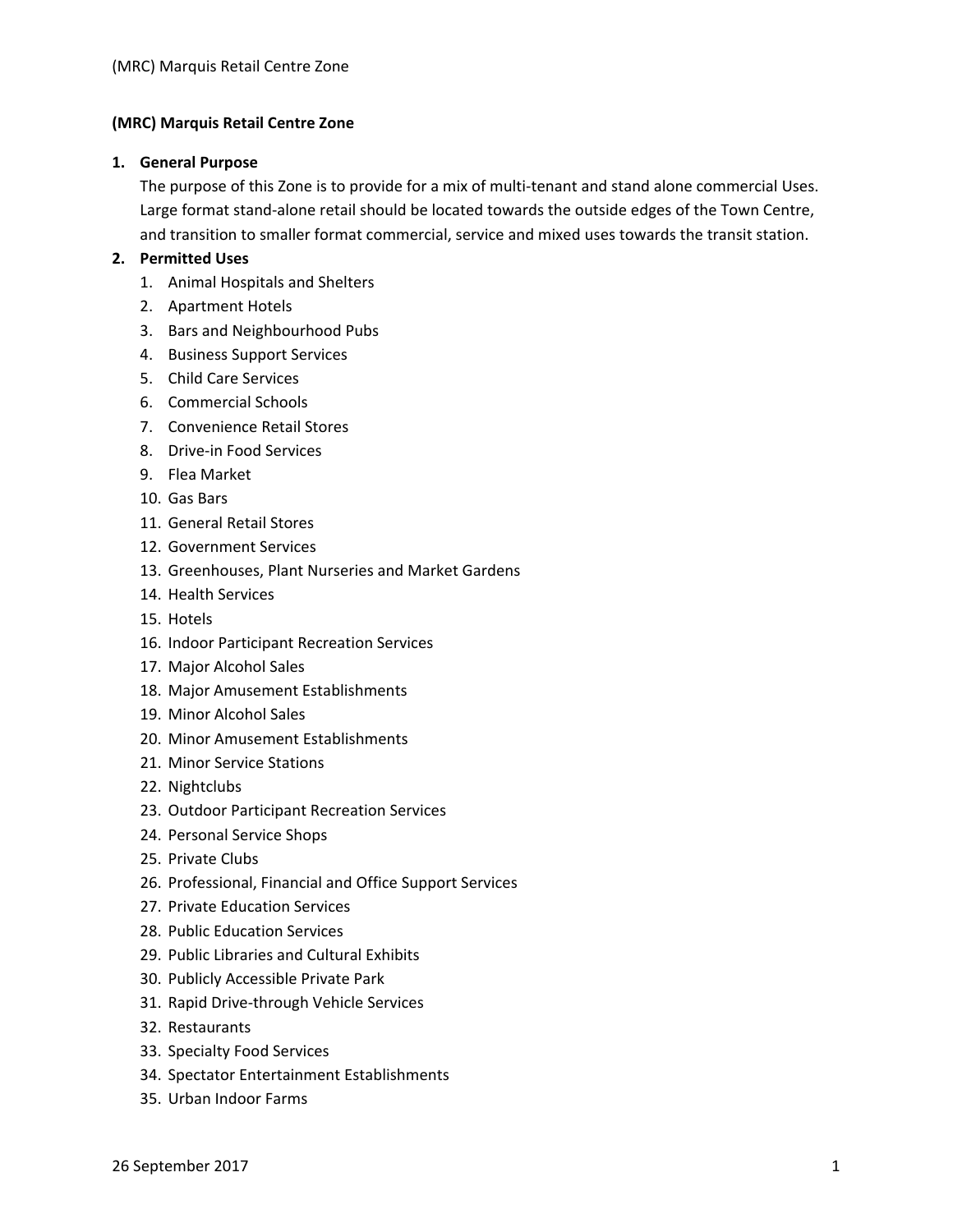- 36. Urban Gardens
- 37. Urban Outdoor Farms
- 38. Veterinary Services
- 39. Warehouse Sales
- 40. Fascia On‐premises Signs
- 41. Freestanding On‐premises Signs
- 42. Temporary On‐premises Signs

# **3. Discretionary Uses**

- 1. Automotive and Equipment Repair Shops
- 2. Carnivals
- 3. Community Recreation Services
- 4. Creation and Production Establishments
- 5. Equipment Rentals
- 6. Media Studios
- 7. Mobile Catering Food Services
- 8. Protective and Emergency Services
- 9. Recycled Materials Drop‐off Centres
- 10. Recycling Depots
- 11. Religious Assembly
- 12. Secondhand Stores
- 13. Fascia Off‐premises Signs
- 14. Freestanding Off‐premises Signs
- 15. Major Digital Signs
- 16. Minor Digital Off‐premises Signs
- 17. Minor Digital On‐premises Off‐premises Signs
- 18. Minor Digital On‐premises Signs
- 19. Projecting On‐premises Signs
- 20. Roof On‐premises Signs
- 21. Temporary Off‐premises Signs

# **4. Development Regulations for Permitted and Discretionary Uses**

- 1. The maximum Floor Area Ratio for the Site shall be 0.25.
- 2. The maximum building Height shall be 26.0 m.
- 3. A minimum Setback of:
	- a. 4.5 m shall be required where a Site abuts a public roadway, other than a Lane, or
	- b. 3.0 m shall be required where the property line is adjacent to a Site that lists Apartment Housing as a Permitted Use.
- 4. A minimum Building Setback of 6.0 m shall be required from the property line that is adjacent to Manning Drive, as it is a designated dangerous goods route. This Setback shall be increased as required by the approved risk assessment, as illustrated in Appendix III of this Zone. Where a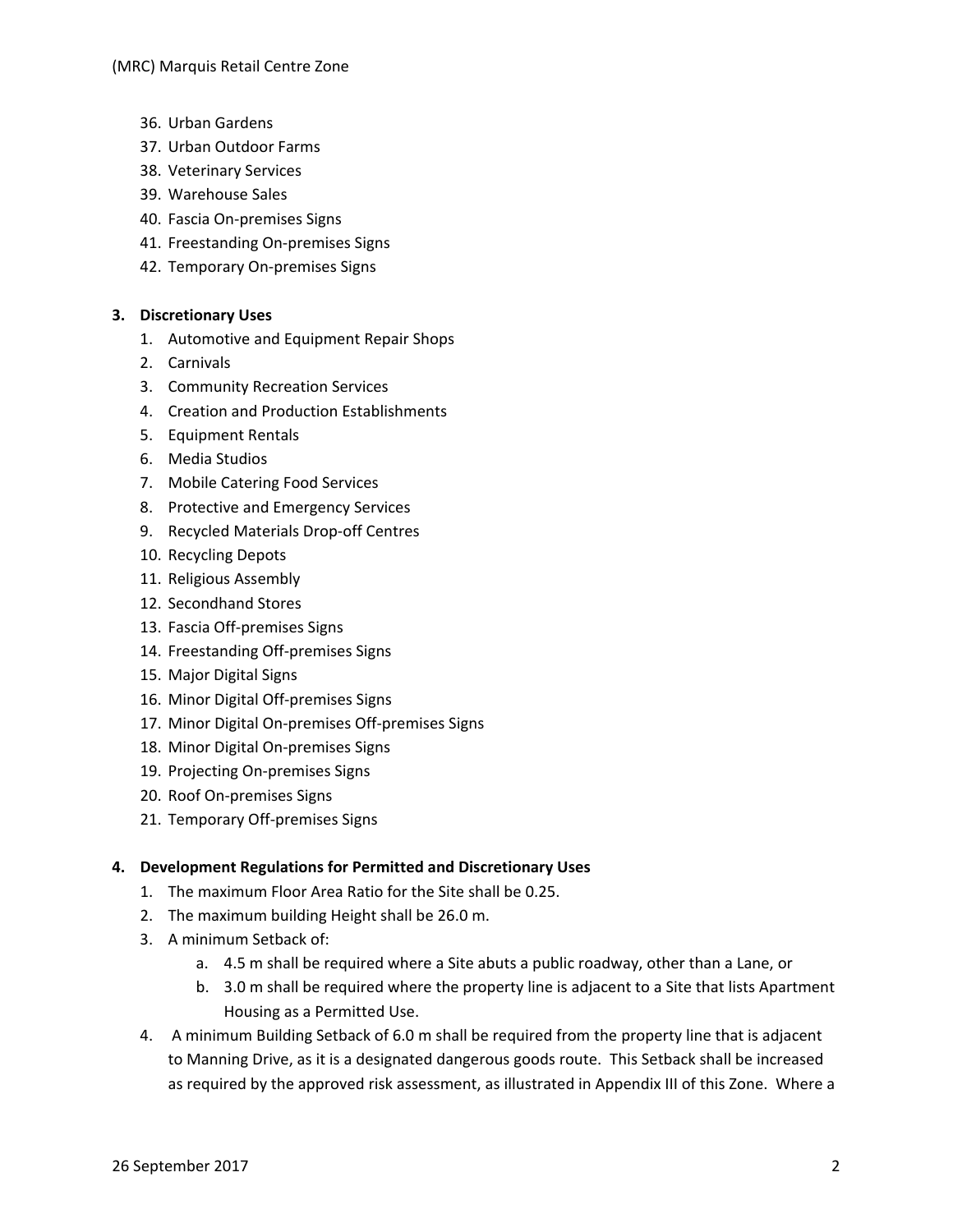conflict arises, the risk assessment (Advisian, April 3, 2017) regulations shall prevail, for the following Uses:

- a. Apartment Hotels
- b. Child Care Services
- c. Health Services
- d. Hotels, Private Clubs
- e. Private Education Services
- f. Public Education Services
- g. Spectator Entertainment Establishments
- h. Community Recreation Services
- i. Protective and Emergency Services
- j. Religious Assembly
- 5. All mechanical equipment shall be concealed from street level view by screening in a manner compatible with the architectural character of the building or by incorporating it within the building.
- 6. Equipment Rentals Uses shall be permitted only where all equipment and goods for rent are contained within an enclosed building
- 7. Signs shall comply with the regulations found in Section 59 and Schedule 59F.
- 8. Signs shall be designed and located to complement the architectural theme and context of the Marquis Town Centre.
- 9. A Comprehensive Sign Design Plan and Schedule, consistent with the overall intent of subsection 59.3 of the Zoning Bylaw, shall be prepared for the development and submitted, with the Development Application, to be approved by the Development Officer.
- 10. Notwithstanding Schedule 59F, the following regulations shall apply:
	- a. the maximum permitted Height for Freestanding Signs shall be 10 m, except where located adjacent to Manning Drive, the maximum Height shall be 12 m;
	- b. There shall be a maximum of 10 Free Standing On‐premises and Freestanding Off‐ premises signs adjacent to Manning Drive, as shown in Appendix I. However, all Freestanding On‐premises Signs, Freestanding Off‐premises Signs, Major Digital signs, Minor Digital Off‐premises Signs, Minor Digital On‐premises Off‐premises Signs, and Minor Digital On‐premises Signs shall adhere to separation space requirements as per Schedule 59F of the Zoning Bylaw
	- c. Freestanding On-premise Signs less than 2.0 m in Height and with a Copy Area of 10  $m<sup>2</sup>$ or less do not require separation distance, when located at access points to the Town Centre, as generally shown on Appendix I
	- d. Temporary Freestanding On‐premises Signs shall not exceed a maximum Copy Area of  $1.45 \text{ m}^2$ .
	- e. Digital Signs and Digital Sign panels that are part of the same Freestanding Sign structure adjacent to Manning Drive shall have a maximum Height of 12.0 m;
	- f. the maximum Copy Area for Minor Digital Signs shall be 20 m2;
	- g. the maximum Copy Area for Major Digital Signs shall be 20 m2;
	- h. All Major Digital Signs shall be oriented inwardly on the site, facing areas such as public open space. Major Digital Signs shall not be oriented towards a public roadway.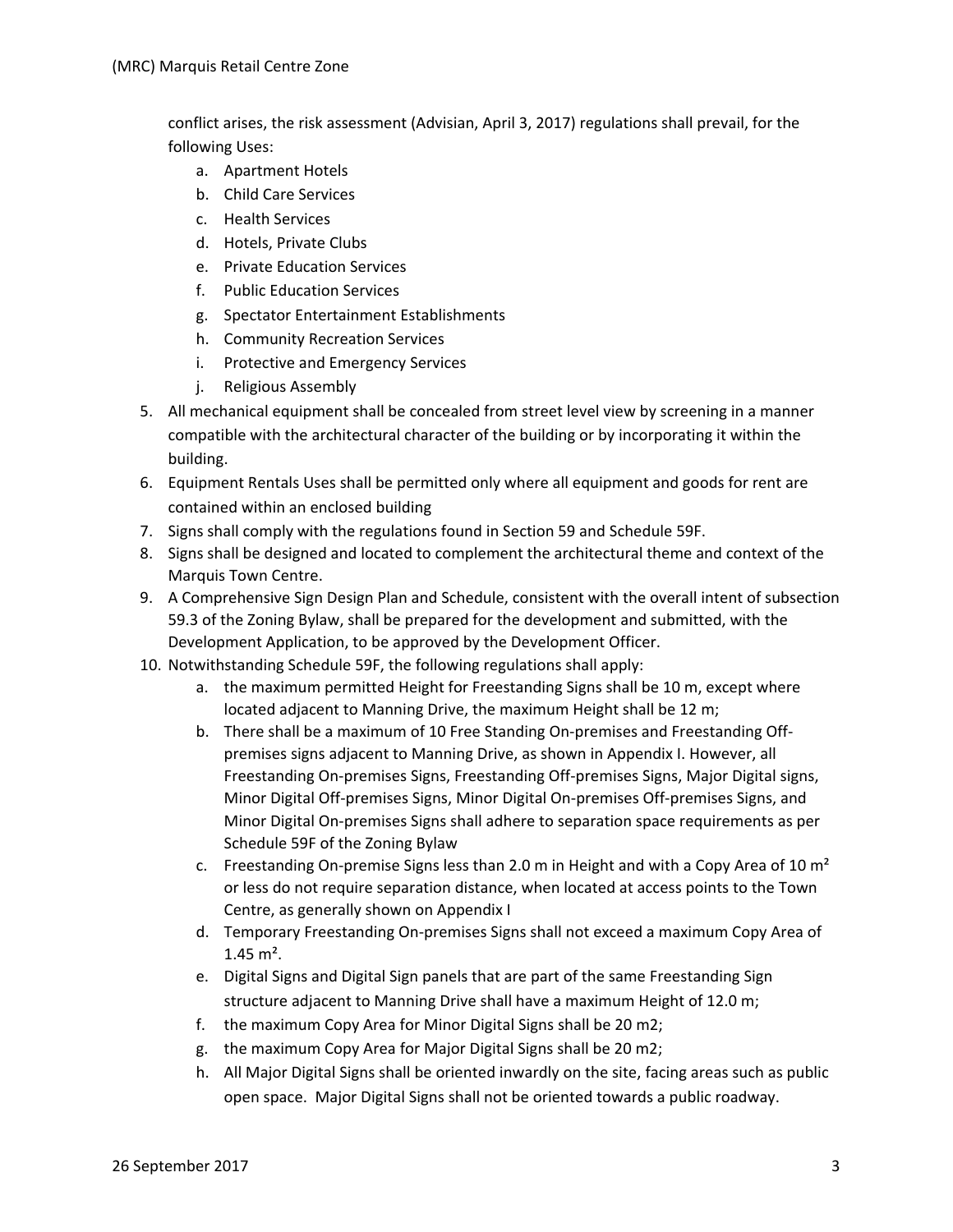- i. Consultation with and approval by Alberta Transportation is required for all sign permit applications for Minor Digital On‐premises Signs, Minor Digital Off‐premises Signs, and Minor Digital On‐premises Off‐premises Signs adjacent to Manning Drive.
- j. illuminated Signs and Digital Signs shall be designed, located or screened so as to reduce visual and light impacts on any surrounding residential premises.
- k. Roof On‐Premises signs shall not exceed a maximum Height of 16.0 m from grade.

### **5. Design Regulations**

- 1. Site Planning and Design
	- a. Large format buildings with Commercial Uses, with Floor Area of 5000 m2 or greater, shall be generally located within Area A as shown in Appendix I.
	- b. Commercial Uses, with Floor Area of less than 5000 m2 shall be generally located within Area B as shown in Appendix I.
	- c. Surface Parking Areas shall be screened, with methods such as, but not limited to, Commercial Uses, landscaping, or berming from public roadways other than a Lane.
- 2. Building Design and Architectural Standards
	- a. Exterior finishing materials shall include a mix of complimentary, high quality materials such as a combination of brick, stone, concrete and stucco, or a combination of concrete fibre board, wood, and complimentary window and trim treatment.
	- b. Building facades facing public roadways shall be articulated with architectural elements such as columns, ribs, pilasters or piers, changes in plane (e.g. recesses and projections), changes in building finishes, materials and textures, or features so that no one portion of the façade is longer than 15.0 m.
	- c. Buildings shall have consistent or complimentary materials, colours, and architectural design elements to establish an architectural theme.
	- d. Main building entry points shall be clearly identifiable through the use of recesses, outdoor patios, display windows, planters, walls, or other similar design elements.
	- e. Buildings shall incorporate exterior and decorative lighting to enhance building architecture and landscaping elements.
	- f. The roof line of buildings shall consist of: sloped roofs of varying pitches which may be finished in any combination of materials such as but not limited to metal, wood shakes, asphalt shingles, clay tiles, or roof materials having a similar texture and appearance; or flat roofs where they are concealed by parapet walls that include articulation and use of design elements that are in harmony with the principal architectural theme that reduce any perceived mass and linearity of large buildings and add architectural interest.
- 3. Pedestrian Environment
	- a. Direct pedestrian connections and linkages shall be provided to sidewalks, in general accordance with Appendix II.
	- b. Direct linkages shall be provided within the Town Centre for pedestrians utilizing clearly demarcated walkways, lighting and signage systems.